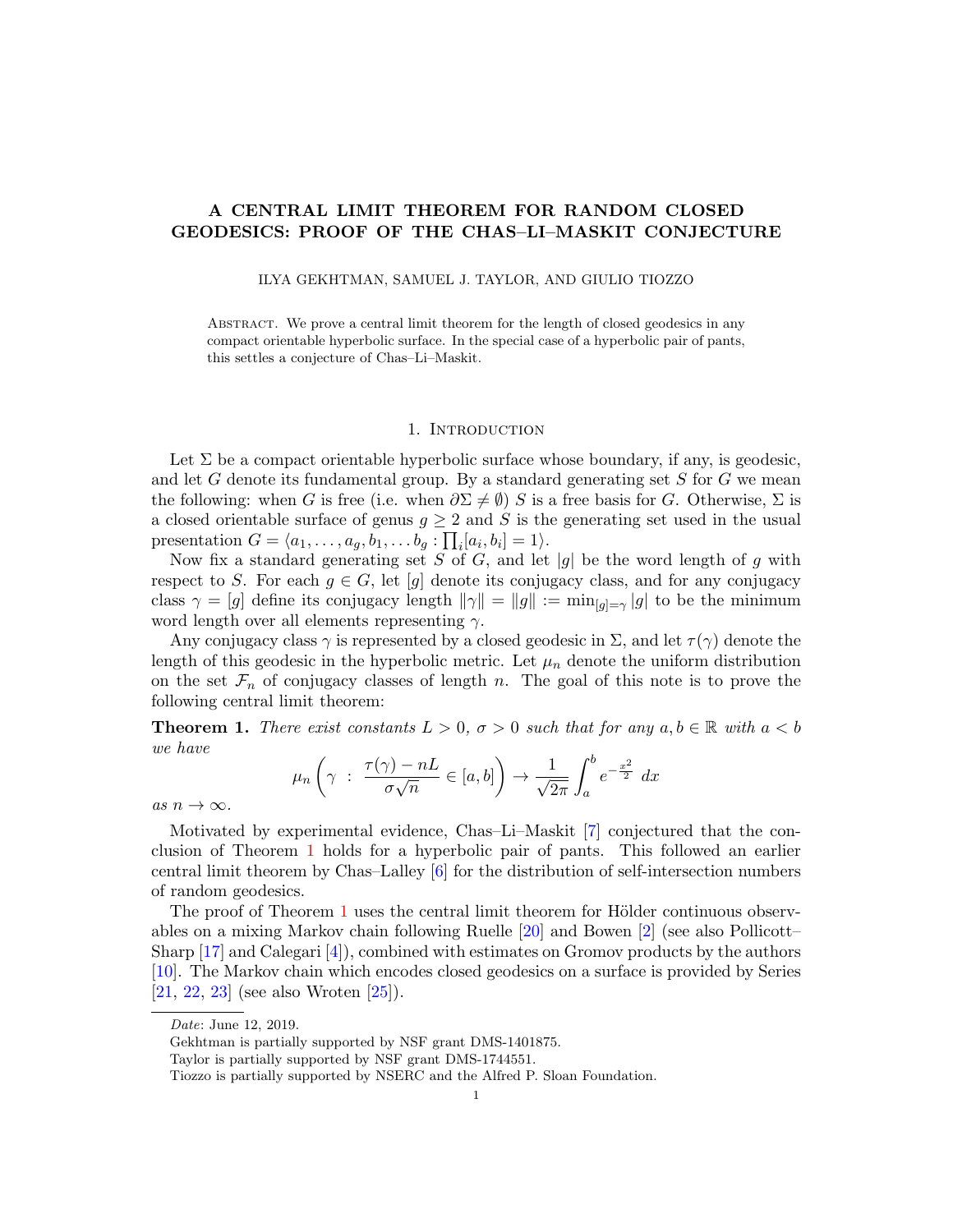We note that P. Park has recently written up a related result where the uniform distribution on conjugacy classes is replaced by the  $n^{th}$  step distribution of a simple random walk on G [\[16\]](#page-13-9). Let us note that counting for the simple random walk and counting with respect to balls in the Cayley graph are in general different, and many authors addressed the question of how they are related on various groups.

Acknowledgments. We thank the referee for useful suggestions that improved our exposition.

## 2. Preliminaries

The geometric setup. Since our argument will use tools from coarse geometry, we begin will some basic definitions; additional background can be found in [\[4\]](#page-13-5).

Let  $(X, d)$  be a  $\delta$ -hyperbolic geodesic metric space, for some  $\delta > 0$ . Recall this means that between any two points  $x, y \in X$  there is some geodesic segment  $[x, y]$  in X, and for any geodesic triangle  $[x, y], [y, z], [z, x]$  in X with  $x, y, z \in X$ , one has the inclusion  $[x, y] \subset N_{\delta}([y, z] \cup [z, x])$ , where  $N_{\delta}$  denotes the  $\delta$ -neighborhood in X. In this paper, X will usually be either the hyperbolic plane  $\mathbb{H}^2$  or the Cayley graph of a free or surface group with respect to a fixed generating set. These are standard examples of  $\delta$ -hyperbolic spaces (for different  $\delta$ ).

For  $x, y, z \in X$ , the Gromov product  $(x, y)_z$  is defined to be

$$
(x,y)_z = \frac{1}{2} (d(z,x) + d(z,y) - d(x,y)).
$$

We now specialize to the case of interest, where  $G = \pi_1(\Sigma)$  for some hyperbolic surface  $\Sigma$  as in the introduction. Throughout we identify the universal cover  $\Sigma$  with a convex subspace of the hyperbolic plane  $\mathbb{H}^2$  and consider G as a discrete group of isometries of  $\mathbb{H}^2$ . When Σ is closed, G is a cocompact Fuchsian group. Otherwise,  $\partial \Sigma \neq \emptyset$  and G is the free group  $F_N$  for some  $N \geq 2$ . In this case, we have that  $\Sigma$  is the convex core of  $\mathbb{H}^2/G$ , where G acts on  $\mathbb{H}^2$  as a Schottky group.

Fix a base point  $z \in \mathbb{H}^2$ . Then for  $\gamma = [g], \tau(\gamma) = \tau(g)$  equals the (stable) translation length of g on  $\mathbb{H}^2$ . Hence, one has the formula (see e.g. [\[15,](#page-13-10) Proposition 5.8])

<span id="page-1-1"></span>(1) 
$$
\tau(g) = d(gz, z) - 2(gz, g^{-1}z)_z + O(\delta)
$$

where  $(x, y)_z$  is the Gromov product in  $\mathbb{H}^2$ . Here  $A = B + O(\delta)$  means that there is a constant C, which depends only on the hyperbolicity constant  $\delta$  of  $\mathbb{H}^2$ , such that Is a constant C, which depends only on the hyperbolicity constant  $\delta$  of  $\mathbb{H}^2$ , such that  $|A - B| \leq C$ . (In fact, a standard computation shows that one can take  $\delta = \log(1 + \sqrt{2})$ , but we will not need this fact.)

Some basic probability. We begin by recording a few basic lemmas that will be needed for our arguments.

<span id="page-1-0"></span>**Lemma 2.** Let  $(A_n)$  be any sequence of measurable sets in a probability space,  $(\mathbb{P}_n)$  a sequence of probability measures, and let  $(B_n)$  be a sequence such that

$$
\lim_{n\to\infty} \mathbb{P}_n(B_n)=1.
$$

Then

$$
\limsup_{n} |\mathbb{P}_n(A_n) - \mathbb{P}_n(A_n \cap B_n)| = 0.
$$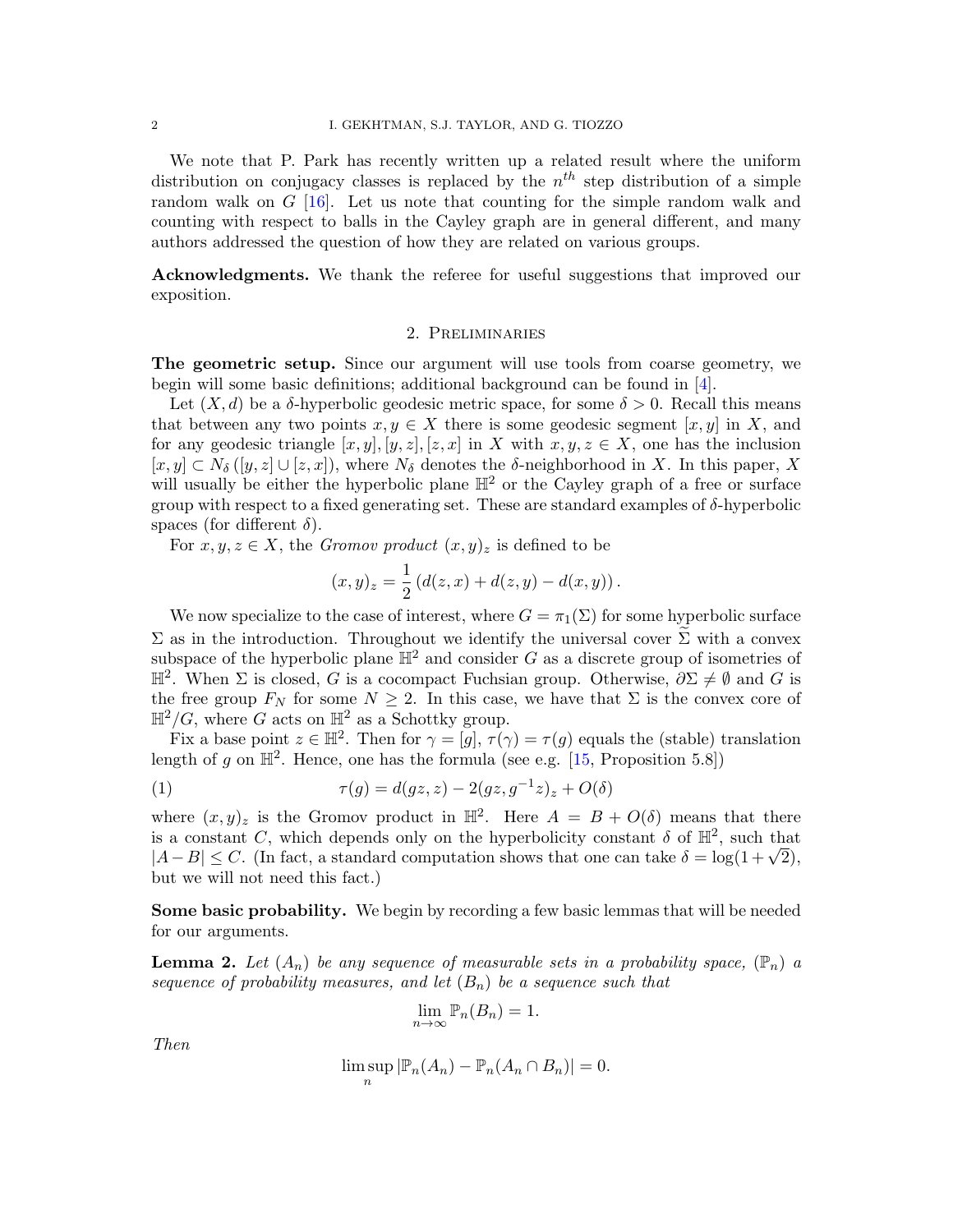Proof. By elementary set theory,

$$
\mathbb{P}_n(A_n) = \mathbb{P}_n(A_n \cap B_n) + \mathbb{P}_n(A_n \setminus B_n) \le \mathbb{P}_n(A_n \cap B_n) + \mathbb{P}_n(B_n^c)
$$

which yields the claim.  $\Box$ 

<span id="page-2-0"></span>**Lemma 3.** Let  $(\mathbb{P}_n)$  be a sequence of probability measures on a Borel space X, and let  $F, G: X \to \mathbb{R}$  be two measurable functions. Suppose that  $\mathbb{P}_n(|G(x)| \geq \epsilon) \to 0$  for any  $\epsilon > 0$ , and let  $(c_n)$  be a sequence of positive real numbers with  $\lim_{n\to\infty} c_n = 1$ . Suppose that there exists a continuous function  $\rho : \mathbb{R} \to \mathbb{R}^+$  such that

$$
\lim_{n \to \infty} \mathbb{P}_n(F(x) \in [a, b]) = \int_a^b \rho(x) \, dx.
$$

Then

$$
\lim_{n \to \infty} \mathbb{P}_n \left( \frac{F(x) + G(x)}{c_n} \in [a, b] \right) = \int_a^b \rho(x) \ dx.
$$

*Proof.* Fix  $\epsilon > 0$ , and denote  $\Phi_{a,b} := \int_a^b \rho(x) dx$ . If n is sufficiently large, then by setting  $Y_n := \frac{F+G}{c_n}$  we have

$$
\{F(x) \in [a+\epsilon, b-\epsilon] \text{ and } |G(x)| \le \epsilon/2\} \subseteq \{Y_n \in [a, b]\}
$$

hence using Lemma [2](#page-1-0)

$$
\liminf \mathbb{P}_n(Y_n \in [a, b]) \ge \liminf \mathbb{P}_n(F \in [a + \epsilon, b - \epsilon] \text{ and } |G| \le \epsilon/2) =
$$
  
= 
$$
\liminf \mathbb{P}_n(F \in [a + \epsilon, b - \epsilon]) = \Phi_{a + \epsilon, b - \epsilon}.
$$

On the other hand

$$
\{Y_n \in [a, b] \text{ and } |G| \le \epsilon/2\} \subseteq \{F \in [a - \epsilon, b + \epsilon]\}
$$

hence

$$
\limsup \mathbb{P}_n(Y_n \in [a, b]) = \limsup \mathbb{P}_n(Y_n \in [a, b] \text{ and } |G| \le \epsilon/2) \le
$$
  

$$
\le \limsup \mathbb{P}_n(F \in [a - \epsilon, b + \epsilon]) = \Phi_{a - \epsilon, b + \epsilon}
$$

and taking  $\epsilon \to 0$  completes the proof.

For the following lemma, recall that the *total variation* of a signed measure  $\mu$  on a measure space  $(X, \mathcal{A})$  is defined as  $\|\mu\|_{TV} := \sup_{A \in \mathcal{A}} |\mu(A)|$ , where the supremum is taken over all measurable subsets  $A \subseteq X$ .

<span id="page-2-1"></span>**Lemma 4.** If  $\lambda$ ,  $\nu$  are purely atomic probability measures on a set X and  $\lambda$  is absolutely  $continuous$  with respect to  $\nu$ , then

$$
\|\lambda - \nu\|_{TV} \le \left\|\frac{d\lambda}{d\nu} - 1\right\|_{\infty},
$$

where  $\|\cdot\|_{TV}$  denotes the total variation of a measure.

Proof. Since the measures are atomic,

$$
\frac{d\lambda}{d\nu}(x) = \frac{\lambda(x)}{\nu(x)} \quad \text{for any } x \in X.
$$

Then

$$
\|\lambda - \nu\|_{TV} = \sup_{A \subseteq X} |\lambda(A) - \nu(A)| \le \sup_A \sum_{x \in A} |\lambda(x) - \nu(x)| \le
$$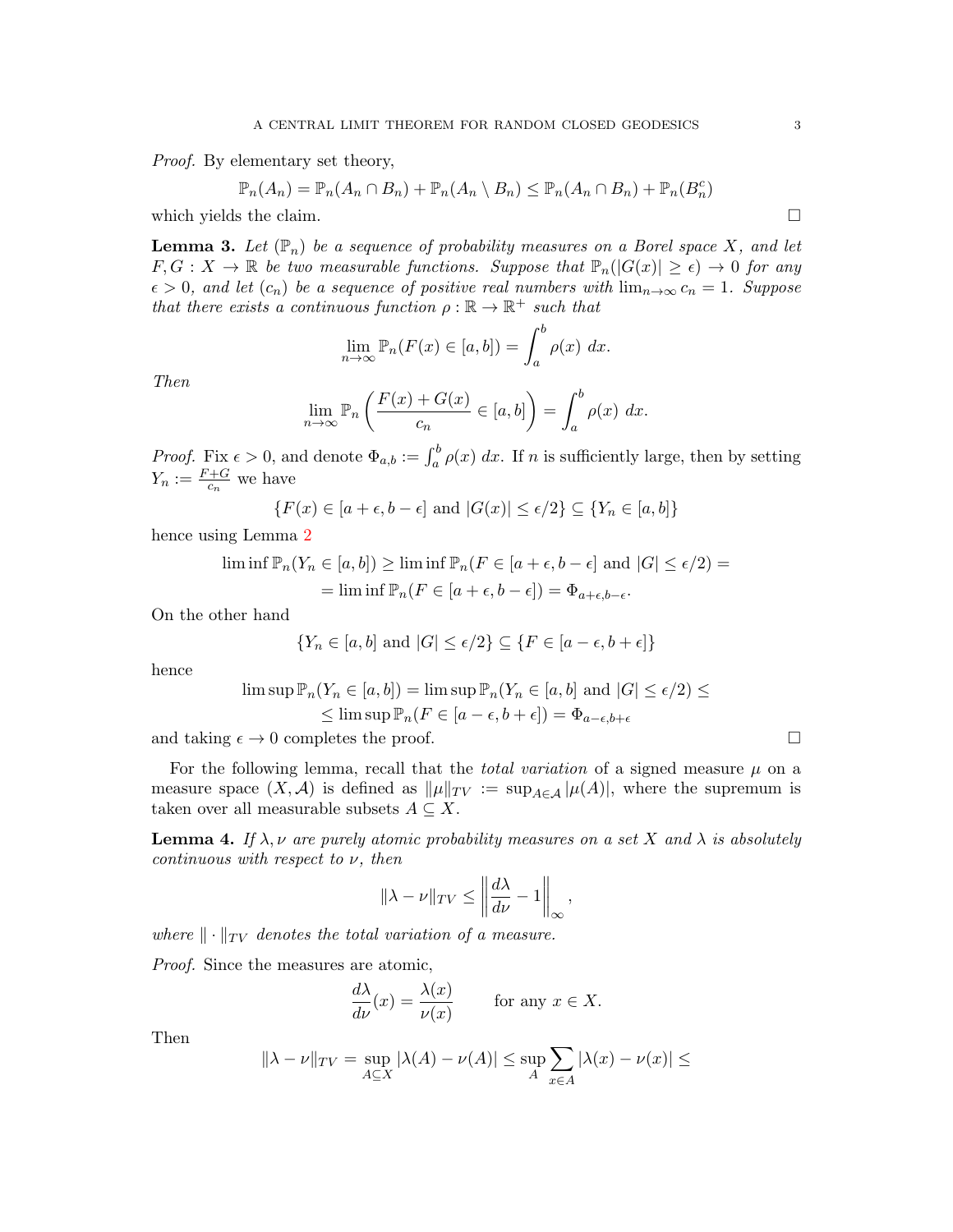$$
\leq \sup_{A} \sum_{x \in A} \left| \frac{\lambda(x)}{\nu(x)} - 1 \right| \nu(x) \leq \sup_{A} \left( \left\| \frac{d\lambda}{d\nu} - 1 \right\|_{\infty} \nu(A) \right) \leq \left\| \frac{d\lambda}{d\nu} - 1 \right\|_{\infty},
$$

completing the proof.

## 3. The central limit theorem for displacement

The proof of Theorem [1](#page-0-0) uses equation [\(1\)](#page-1-1): basically, one proves a CLT for the displacement function  $d(z, gz)$ , and then shows that the contribution of the term  $2(gz, g^{-1}z)_{z}$ tends to zero. These two facts will suffice by Lemma [3.](#page-2-0) We will start by establishing the CLT for displacement.

Coding for closed geodesics. First of all, we use that conjugacy classes in free and surface groups can be encoded by a finite graph.

<span id="page-3-0"></span>**Lemma 5** ([\[21,](#page-13-7) [19\]](#page-13-11)). Let  $G = \pi_1(\Sigma)$  where  $\Sigma$  is an orientable hyperbolic surface of finite type. Let S be a standard generating set for G. Then there exists an oriented graph  $\Gamma$ whose edges are labeled by elements of  $S \cup S^{-1}$  and such that:

- (1) cycles in  $\Gamma$  of length n are in bijection with conjugacy classes  $C(G)$  of length n in the group, except for finitely many exceptions;
- (2) a conjugacy class is primitive if and only if the corresponding cycle in the graph is primitive, i.e. not the power of a shorter cycle;
- (3) the adjacency matrix M for this graph is aperiodic.

Forclosed surface groups, Lemma  $5$  is precisely  $([19]$  $([19]$ , Lemma 1.1), and we direct the reader there for a proof which assembles work of Series [\[21,](#page-13-7) [22,](#page-13-8) [23\]](#page-14-0). Very briefly, this coding goes back to Bowen–Series [\[3\]](#page-13-12) who use the action  $G \cap \partial \mathbb{H}^2 = \mathbb{S}^1$  to build a (Markov) map  $f: \mathbb{S}^1 \to \mathbb{S}^1$  having the following property: there is a partition of  $\mathbb{S}^1$  into a finite union of intervals  $\{J_i\}_{i=1}^r$ , disjoint except at their endpoints, such that for each i,  $f(J_i)$  is a union of intervals in the partition. Moreover, for each i there is a generator  $s_i$ in  $S \cup S^{-1}$  such that f and  $s_i^{-1}$  have the same restriction to  $J_i$ . The graph  $\Gamma$  is then the oriented graph whose vertices are the intervals  $\{J_i\}$  with a directed edge labeled  $s_i$  from  $J_i$  to  $J_j$  if  $J_j \subset f(J_i)$ . Another coding for closed surfaces is given by Wroten [\[25\]](#page-14-1) and also yields this result. The much easier case of free groups is briefly explained below.

Recall that a matrix M is *aperiodic* if there exists an integer  $k \geq 1$  such that all entries of  $M^k$  are positive. By the Perron-Frobenius theorem, the matrix M has a unique, simple eigenvalue  $\lambda > 1$  of maximum modulus. Also, if ev denotes the map which reads the labels off of oriented edges of  $\Gamma$ , then ev extends to the *evaluation map* from directed paths in  $\Gamma$  to G. In details, if a directed path p is a concatenation of oriented edges  $e_1, \ldots, e_n$ , then  $ev(p) = ev(e_1) \cdots ev(e_n)$  in G. It is this map that induces the bijection in item (1) of Lemma [5.](#page-3-0) We further remark that Lemma [5](#page-3-0) implies that directed paths in Γ map to geodesics in G; that is, if p is a directed path of length n in Γ, then  $|ev(p)| = n$ with respect to the generating set S.

We note that for free groups, the construction of the graph  $\Gamma$  is immediate. Let  $G = F_N$  and fix a basis  $\{a_1, \ldots, a_N\}$  of  $F_N$ . Then the graph  $\Gamma$  has 2N vertices, labelled  $a_i^{\epsilon}$  with  $i = 1, \ldots, N$ ,  $\epsilon = \pm$ . For each vertex  $v = a_i^{\epsilon}$ , there exists an edge labelled  $a_j^{\eta}$  $_j^\eta$  to the vertex  $a_i^{\eta}$  $j$ <sup>n</sup> unless  $i = j$  and  $\epsilon = -\eta$ . In this case, nontrivial cyclically reduced words (i.e. words that do not end with the inverse of their first letter) are in bijection with oriented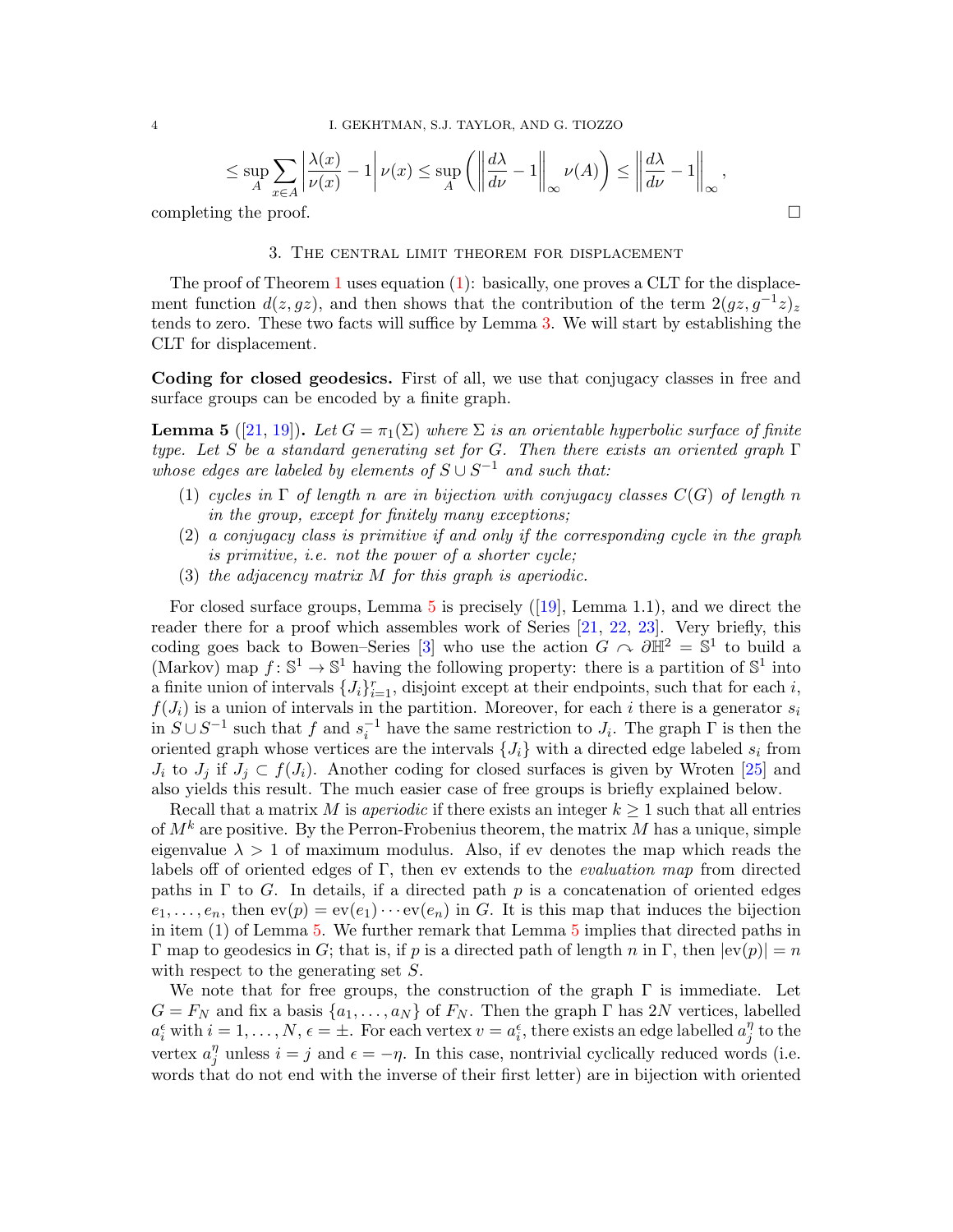based closed paths since such a word can only be read as a closed path by starting at the vertex corresponding to the label on its last letter. As two cyclically reduced words represent conjugate elements if and only if they differ by cyclic permutation, which corresponds to changing the basepoint of the loop, this establishes items (1) and (2). (In this case, the only exception in item (1) is for the trivial conjugacy class, which can be read as the trivial cycle based at each vertex.) Item (3) is clear from the construction.

Let  $\lambda_n$  be the uniform distribution on the set  $\mathcal{C}_n$  of (based) closed paths of length n in Γ. A short counting argument shows the following, which is a variation of([\[6\]](#page-13-1), Lemma 4.1):

<span id="page-4-0"></span>**Lemma 6.** Let  $p_n: \mathcal{C}_n \to \mathcal{F}_n$  be the map from closed paths to conjugacy classes induced by the evaluation map. Then

$$
||(p_n)_\star \lambda_n - \mu_n||_{TV} \to 0 \quad \text{as } n \to \infty,
$$

where  $\|\cdot\|_{TV}$  denotes the total variation of a measure.

*Proof.* Let  $\Gamma_n$  denote the set of primitive cycles of length n (without remembering the basepoint). Note that Tr  $M^n = \lambda^n + \sum_{i=1}^k \lambda_i^n$ , where  $|\lambda_i| < \lambda$ . Hence  $\lambda^n \leq$  Tr  $M^n \leq$  $c\lambda^n$  where c only depends on M, and  $\lim_{n\to\infty} \frac{\Gamma\Gamma M^n}{\lambda^n}$  $\sum$  $\frac{M^n}{\lambda^n} = 1$ . Moreover, by definition  $d_{n} d(\#\Gamma_d) = \text{Tr } M^n$ , so  $n(\#\Gamma_n) \leq \text{Tr } M^n \leq c\hat{\lambda}^n$ . Hence, the set of non-primitive closed paths of length  $n$  has cardinality

$$
\text{Tr } M^n - n(\#\Gamma_n) = \sum_{d|n, d \neq n} d(\#\Gamma_d) \le \frac{cn}{2} \lambda^{n/2}
$$

and so

$$
\lim_{n \to \infty} \frac{n(\#\Gamma_n)}{\lambda^n} = 1.
$$

Then for any set  $A \subseteq \mathcal{F}_n$  and any  $n \geq 1$  sufficiently large (using the bijection provided by Lemma  $5$  with  $n$  large enough to avoid the exceptions)

$$
\mu_n(A) = \frac{\sum_{d|n} \#(A \cap \Gamma_d)}{\sum_{d|n} (\# \Gamma_d)} = \frac{\#(A \cap \Gamma_n) + O(n\lambda^{n/2})}{(\# \Gamma_n) + O(n\lambda^{n/2})}
$$

and, since the map  $p_n$  is exactly d-to-1 on the preimage of  $\Gamma_d$ ,

$$
\lambda_n(p_n^{-1}(A)) = \frac{\sum_{d|n} d\#(A \cap \Gamma_d)}{\sum_{d|n} d(\# \Gamma_d)} = \frac{n\#(A \cap \Gamma_n) + O(n\lambda^{n/2})}{n(\# \Gamma_n) + O(n\lambda^{n/2})}.
$$

Hence

$$
\left|\mu_n(A) - \lambda_n(p_n^{-1}(A))\right| = O\left(\frac{n\lambda^{n/2}}{(\#\Gamma_n)}\right) \to 0,
$$

as  $n \to \infty$ . This completes the proof.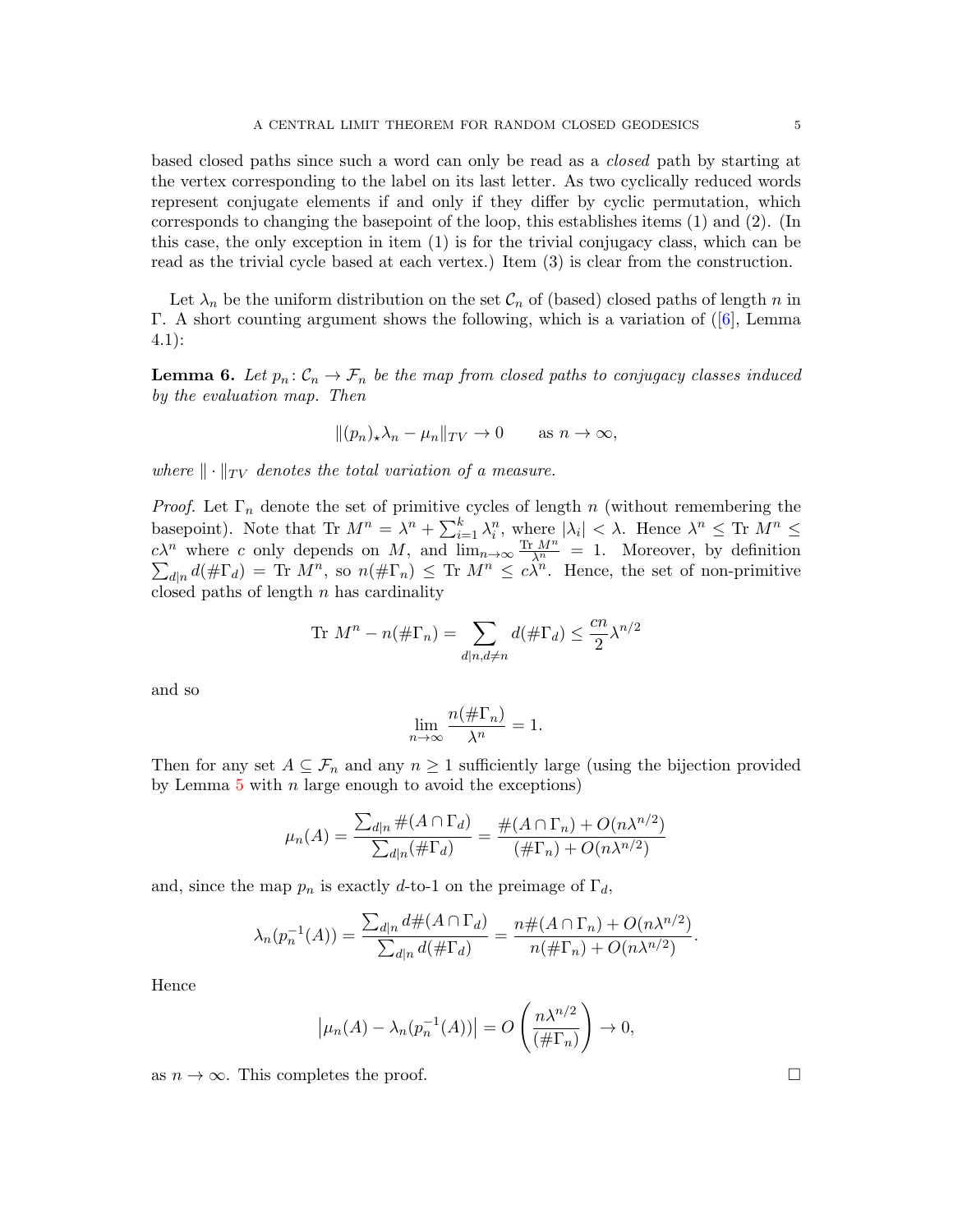Markov chains. Let  $\Gamma$  be a directed graph with vertex set  $V = V(\Gamma)$ , edge set  $E =$  $E(\Gamma)$ , and aperiodic transition matrix M. For  $n \geq 0$ , we let  $\Omega^n$  denote the set of paths of length n in  $\Gamma$  starting at any vertex, and  $\Omega^* = \bigcup_{n\geq 1} \Omega^n$  the set of all paths of finite length. Also denote by  $\Omega$  the set of all one-sided *infinite* directed paths starting at vertices of Γ. If we wish to focus on the subset of paths that start at the vertex  $v \in V$ , then we use v as a subscript as in  $\Omega_v$  or  $\Omega_v^n$ . We will associate to  $\Gamma$  a probability on each edge and a probability on each vertex so that the corresponding measure on the space of infinite paths in  $\Gamma$  is shift-invariant. (The reader is directed to [\[24,](#page-14-2) Section 8] for additional details of this standard construction.) Recall that if  $x = (x_i)_{i\geq 0} \in \Omega$  is a directed path in Γ, then the image of x under the shift  $T: \Omega \to \Omega$  is  $Tx = (x_i)_{i>1}$ . The assumption that  $M$  is aperiodic translates to the fact that the shift is topologically mixing. For  $x \in \Omega^n$ , we continue to use the notation  $T^i x$  to denote the image of x under the shift for  $i \leq n$ .

Recall that  $\lambda > 1$  is the unique (simple) eigenvalue of M of maximum modulus. Fix a right eigenvector **v** for M of eigenvalue  $\lambda$  and a left eigenvector **u** of the same eigenvalue, normalized so that  $\mathbf{u}^T \mathbf{v} = 1$ . Let us now define the measure  $(\pi_i)_{i \in V}$  on the set of vertices of  $\Gamma$  where  $\pi_i = u_i v_i$ , and for each edge in  $\Gamma$  from i to j let us define the probability

$$
q_{ij} = \frac{m_{ij}v_j}{\lambda v_i}.
$$

This defines a Markov chain on  $\Gamma$ , where  $\pi_i$  is the probability of starting at vertex  $v_i$ , and  $q_{ij}$  is the probability of going from  $v_i$  to  $v_j$ .

This construction defines a shift invariant measure  $\nu$  (the so-called Parry measure) on the set of infinite paths  $\Omega$ . Namely, let  $C(i_0, i_1, \ldots, i_k)$  denote the set of infinite paths which start with the path  $v_{i_0} \to v_{i_1} \to \cdots \to v_{i_k}$ . This is a cylinder set of  $\Omega$  and we set its measure to be

<span id="page-5-0"></span>
$$
\nu(C(i_0,i_1,\ldots,i_k))=\pi_{i_0}q_{i_0i_1}q_{i_1i_2}\ldots q_{i_{k-1}i_k},
$$

and this determines a shift invariant measure  $\nu$  on  $\Omega$ . (In fact, this defines the measure of maximal entropy for the shift  $T: \Omega \to \Omega$  [\[24,](#page-14-2) Theorem 8.10].) Now for each n, let  $\nu_n$ be the pushforward of  $\nu$  with respect to the map  $\Omega \to \Omega^n$  which takes an infinite path to its prefix of length n. The measure  $\nu_n$  is the distribution of the  $n^{th}$  step of the Markov chain whose initial distribution is  $(\pi_i)_{i\in V}$ , and  $\nu_n$  is supported on the set of paths of length n.

As before ev :  $E(\Gamma) \rightarrow G$  is the evaluation map which associates to each edge its label in  $S \cup S^{-1} \subset G$ . By concatenation, the map extends to a map ev :  $\Omega^* \to G$  from the set of all finite paths to G. Hence, if  $x \in \Omega^n$  is a path of length n given as a sequence of vertices  $(x_i)_{i=0}^n$  associated to the edge path  $e_1, \ldots, e_n$ , then  $ev(x) = ev(e_1) \cdots ev(e_n)$  in G. In particular, if x is a single vertex (i.e. a path of length 0) then  $ev(x) = 1$ .

3.1. The Central Limit Theorem for Hölder observables. Here we briefly recall the classical CLT from Thermodynamic Formalism as we will need it. We closely follow Bowen [\[2,](#page-13-3) Chapter 1].

Let  $T: \Omega \to \Omega$  be a topologically mixing shift of finite type and  $\nu$  a shift-invariant Gibbs measure on  $\Omega$ . (For us,  $\nu$  will always be the measure of maximal entropy on the Markov chain  $\Omega$ , defined as above.) We have a metric  $d_{\Omega}$  on the space  $\Omega^* \cup \Omega$  of all directed paths defined by  $d_{\Omega}(x, y) = 2^{-K}$  where K is the largest nonnegative integer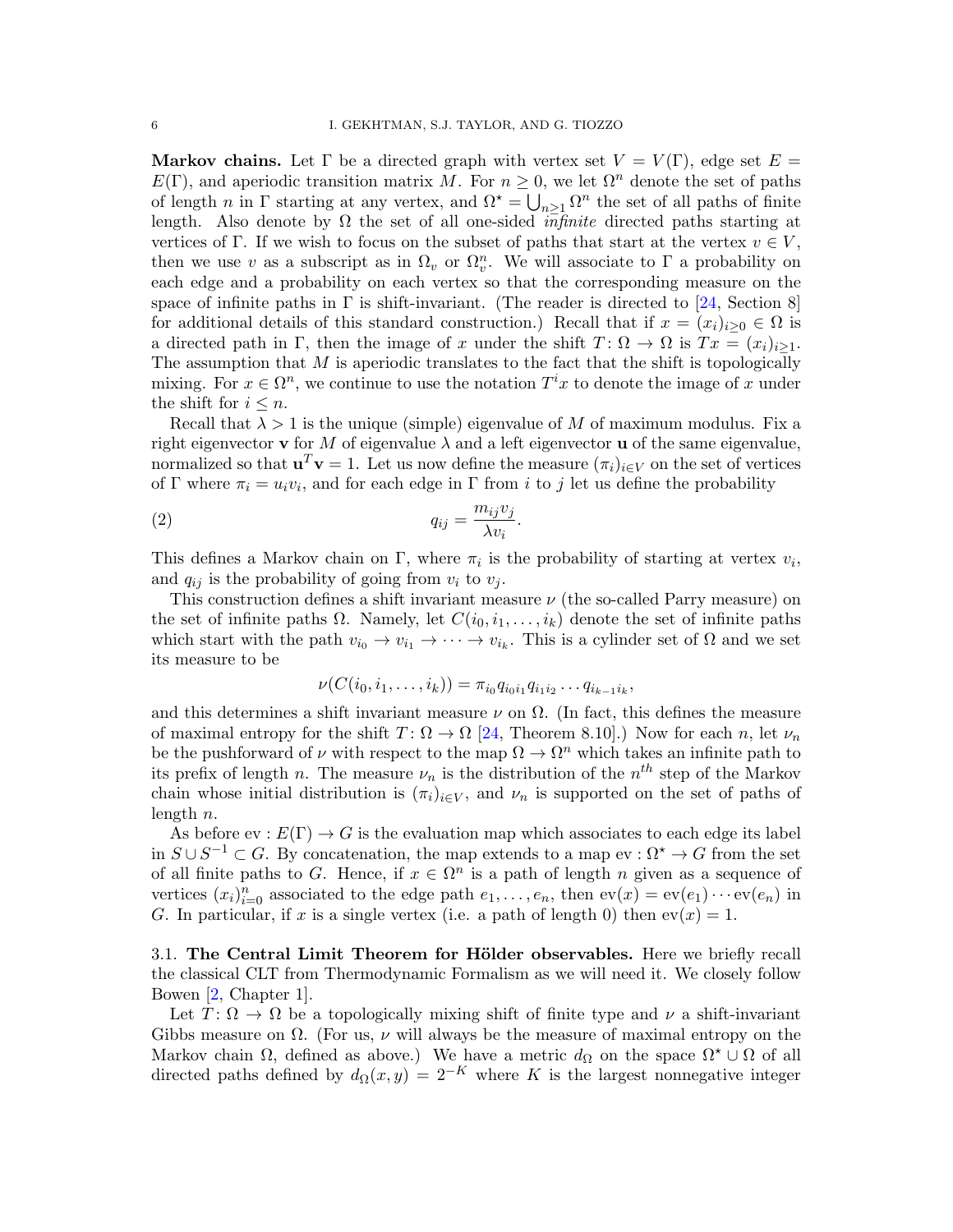such that  $x_i = y_i$  for  $i < K$ . We note that with this metric,  $\Omega$  is the set of limit points of the discrete set  $\Omega^*$ . Topologically,  $\Omega$  is a Cantor set.

A function  $f: \Omega \to \mathbb{R}$  is Hölder continuous if for all  $x, y \in \Omega$ ,  $|f(x)-f(y)| \leq C d_{\Omega}(x, y)^{\epsilon}$ for some  $C, \epsilon > 0$ .

The following result is a combination of Theorem 1.27 of [\[2\]](#page-13-3) and the remark that follows it. It states that a central limit theorem holds with positive variance as long as the Livšic cohomological equation  $[14]$  has no solutions. We will use the notation  $N_{a,b} := \frac{1}{\sqrt{2}}$  $\frac{1}{2\pi} \int_{a}^{b} e^{-\frac{x^2}{2}} dx.$ 

<span id="page-6-1"></span>**Theorem 7** ([\[2\]](#page-13-3), Theorem 1.27). Suppose that  $f: \Omega \to \mathbb{R}$  is Hölder and that there does not exist a Hölder function  $u: \Omega \to \mathbb{R}$  such that  $f = u - u \circ T + \int f d\nu$ . Then there is a constant  $\sigma > 0$  such that for any  $a < b$ ,

$$
\nu\left(x\in\Omega\;:\;\frac{\sum_{i=0}^{n-1}f(T^ix)-n\int f\;d\nu}{\sigma\sqrt{n}}\in[a,b]\right)\to N_{a,b}.
$$

3.2. Displacement and the CLT. The main result of this section is the following central limit theorem for displacement along the Markov chain. First, fix a basepoint  $z \in \mathbb{H}^2$ .

<span id="page-6-0"></span>**Theorem 8.** There exist constants  $L > 0$  and  $\sigma > 0$  such that for any  $a, b \in \mathbb{R}$  with  $a < b$  we have

$$
\nu_n\left(x \in \Omega^n \; : \; \frac{d(\mathrm{ev}(x)z, z) - nL}{\sigma\sqrt{n}} \in [a, b]\right) \to N_{a,b}.
$$

The proof of Theorem [8](#page-6-0) requires the following setup, which approximately follows the discussion in Calegari [\[4,](#page-13-5) Section 3.7]. For  $g \in G$  and  $s \in S \cup S^{-1}$ , define  $D_sF(g)$  =  $d(z, gz) - d(z, sgz)$ . Note that by the triangle inequality

<span id="page-6-2"></span>(3) 
$$
|D_s F(g)| = |d(z, gz) - d(s^{-1}z, gz)| \le d(z, s^{-1}z) \le \max_{s \in S \cup S^{-1}} d(z, sz).
$$

For a finite path  $x \in \Omega^*$ , let  $DF(x) = D_{s^{-1}}F(\text{ev}(x))$ , where s labels the first edge of x. This defines a function  $DF: \Omega^* \to \mathbb{R}$  on the set of all finite paths such that

$$
DF(x) = d(z, \operatorname{ev}(x)z) - d(z, \operatorname{ev}(Tx)z).
$$

In particular, if  $x \in \Omega^n$ , then we note that

<span id="page-6-3"></span>(4) 
$$
\sum_{i=0}^{n-1} DF(T^i x) = d(z, \text{ev}(x)z).
$$

To apply the central limit theorem (Theorem [7\)](#page-6-1), one needs to verify the Hölder continuity property of the observable, and so we use the following proposition of Pollicott and Sharp. For the statement, if  $g, h \in G$ , then  $(g, h)$  will denote their Gromov product based at the identity  $1 \in G$ . That is,

$$
(g,h) := (g,h)_1 = \frac{1}{2} (|g| + |h| - |g^{-1}h|).
$$

We note that this quantity is always positive by the triangle inequality.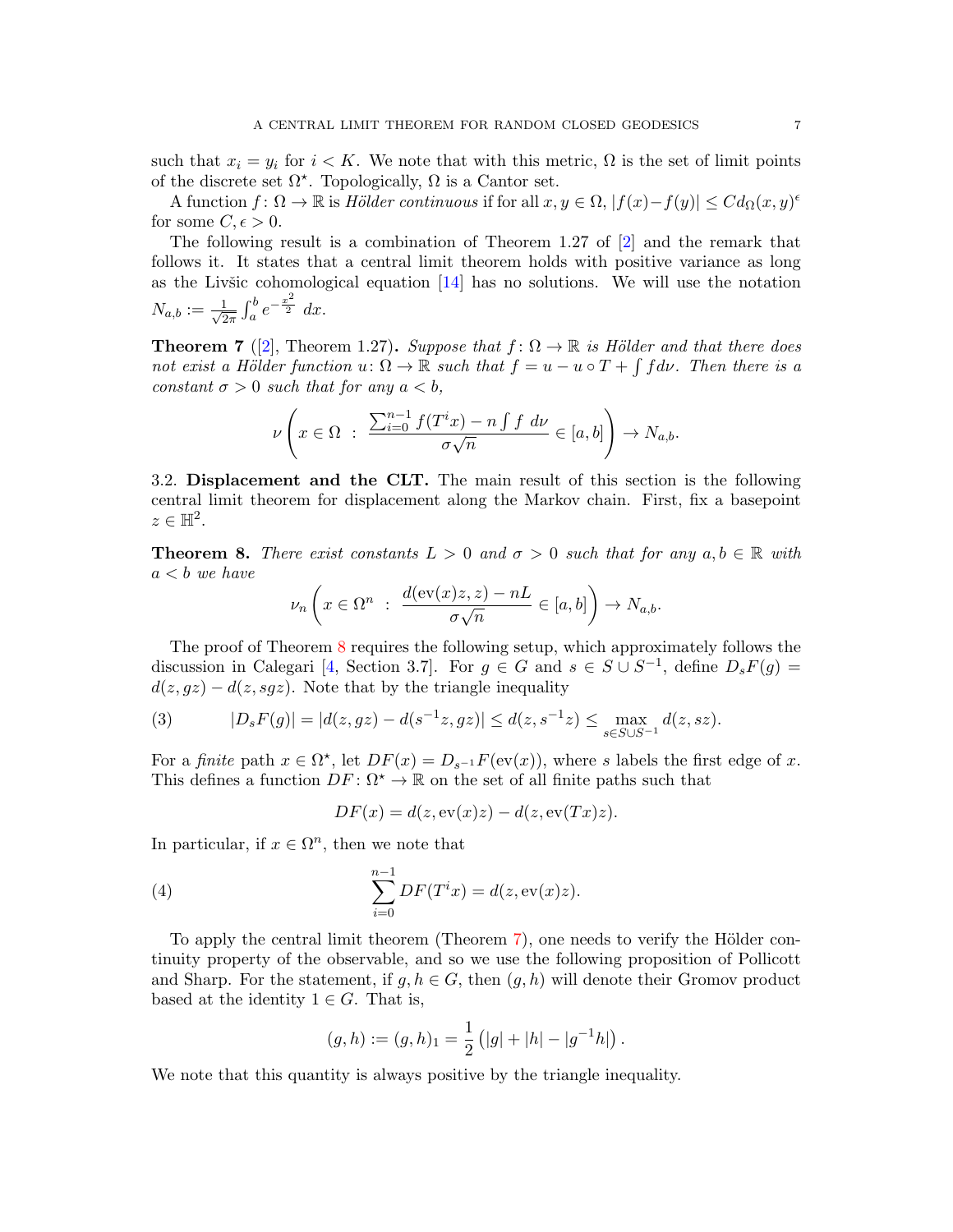<span id="page-7-0"></span>**Lemma 9** ( $\overline{17}$ , Proposition 1;  $\overline{18}$ , Lemma 1 and Proposition 3). There exist constants  $C > 0$  and  $\alpha > 1$  such that for any  $h, g \in G$ , any  $s \in S \cup S^{-1}$ 

(5) 
$$
|D_sF(g) - D_sF(h)| \leq C\alpha^{-(g,h)}.
$$

Since the evaluation map  $ev: \Omega^* \to G$  is geodesic, we claim that for any  $x, y \in \Omega^*$ 

$$
\alpha^{-(ev(x), ev(y))} \le \alpha \, d_{\Omega}(x, y)^{\eta}
$$

where  $\eta = \log_2(\alpha)$ . Indeed, suppose  $d_{\Omega}(x, y) = 2^{-K}$  so that we can write  $x = px'$  and  $y = py'$  where p is the (possibly empty) length  $k = K - 1$  common prefix of x and y in  $\Omega^*$ . (Recall that K is the number of initial vertices in common.) Then directly from the definition of the Gromov product and the fact that  $ev: \Omega^* \to G$  maps paths of length *n* to elements of word length *n*, we have  $\text{ev}(x), \text{ev}(y)) = k + \text{ev}(x'), \text{ev}(y')) \geq K - 1.$ From this the claim is evident.

This observation plus Lemma [9](#page-7-0) directly implies that  $DF: \Omega^* \to \mathbb{R}$  is Hölder. For this, let  $x, y \in \Omega^*$ . First, note that  $|DF(x) - DF(y)| \leq 2 \max_{s \in S \cup S^{-1}} d(z, sz)$  by [\(3\)](#page-6-2), and this suffices whenever x and y do not share an initial edge, since in this case  $d_{\Omega}(x, y) \geq 1/2$ . Otherwise, x and y have a common initial edge with label  $s \in S \cup S^{-1}$  and Lemma [9](#page-7-0) gives

$$
|DF(x) - DF(y)| = |D_{s^{-1}}F(\text{ev}(x)) - D_{s^{-1}}F(\text{ev}(y))|
$$
  

$$
\leq C\alpha^{-(\text{ev}(x), \text{ev}(y))}
$$
  

$$
\leq C\alpha \, d_{\Omega}(x, y)^{\eta},
$$

as required.

Hence, the function  $DF$  on  $\Omega^*$  is Hölder continuous and therefore has a unique continuous extension to the Hölder function  $DF: \Omega \to \mathbb{R}$  on the space of all *infinite* paths Ω.

For  $x \in \Omega$ , define

$$
F_n(x) = DF(x) + DF(Tx) + \ldots + DF(T^{n-1}x).
$$

If we let  $x^n \in \Omega^n$  denote the prefix of x of length n, we have that

$$
F_n(x^n) = d(z, \operatorname{ev}(x^n)z),
$$

by [\(4\)](#page-6-3). Whereas for an infinite path  $x \in \Omega$ , we have

$$
F_n(x) = \lim_{k \to \infty} \left( d(z, \text{ev}(x^k)z) - d(z, \text{ev}(T^n x^k)z) \right).
$$

However, the following lemma bounds how far  $F_n(x)$  can be from the displacement  $F_n(x^n) = d(z, \operatorname{ev}(x^n)z).$ 

<span id="page-7-1"></span>**Lemma 10.** The difference  $|F_n(x) - F_n(x^n)|$  is uniformly bounded, independent of  $x \in \Omega$ and  $n \geq 1$ .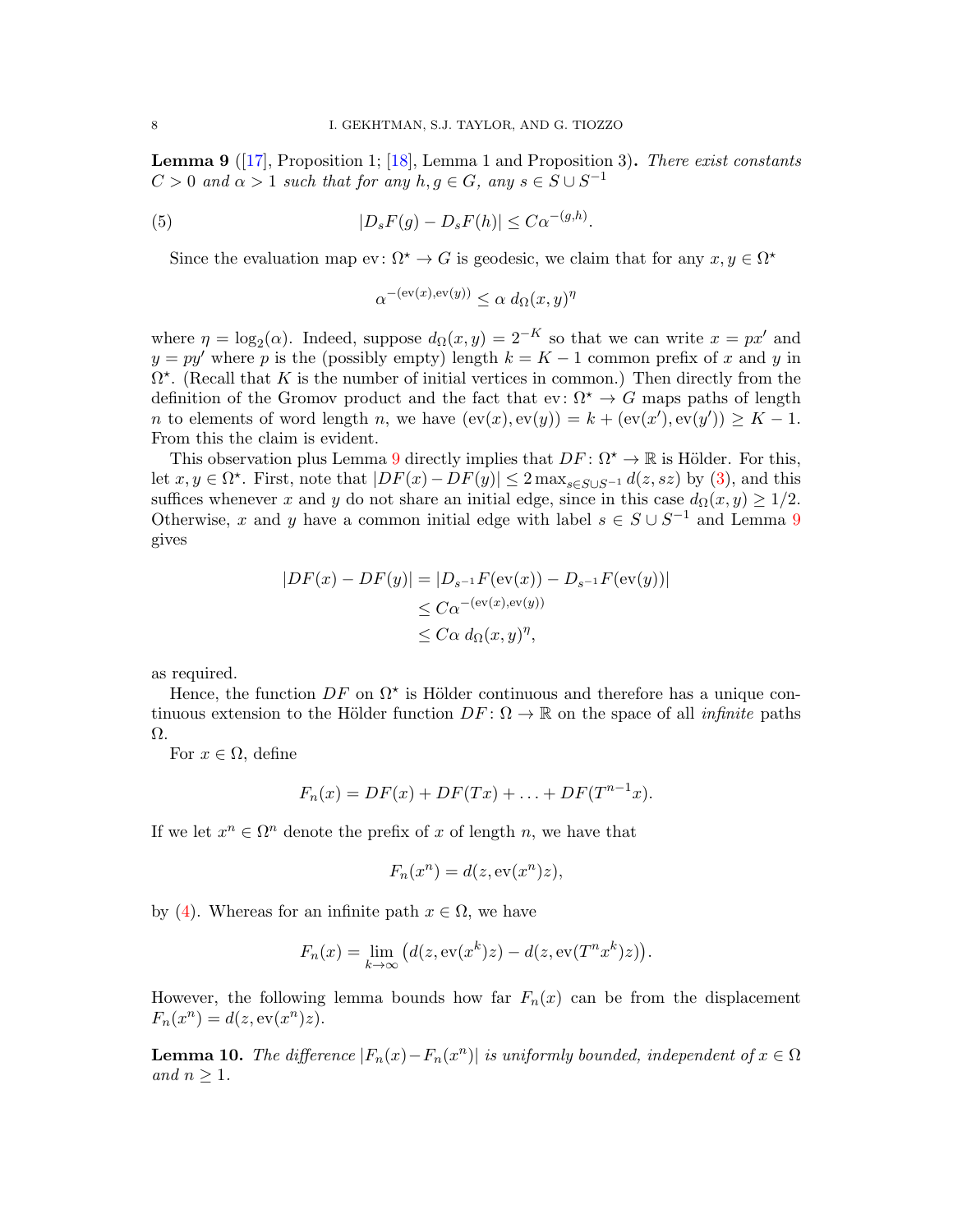*Proof.* Write  $x = y_1y_2...$ , where the  $y_i$  are edges of Γ, i.e. we represent x as an edge path in Γ. Then  $x^k = y_1 y_2 \dots y_k$ . Also, let  $ev(y_i) = g_i$ . Then

$$
|F_n(x^n) - F_n(x)| = \lim_{k \to \infty} (d(z, g_1 \dots g_n z) + d(z, g_{n+1} \dots g_k z) - d(z, g_1 \dots g_k z))
$$
  
= 
$$
\lim_{k \to \infty} (d(z, g_1 \dots g_n z) + d(g_1 \dots g_n z, g_1 \dots g_k z) - d(z, g_1 \dots g_k z))
$$
  
= 
$$
2 \lim_{k \to \infty} (z, \text{ev}(x^k) z)_{\text{ev}(x^n)z}.
$$

Since  $G \cap \mathbb{H}^2$  is convex cocompact and the path  $i \to \text{ev}(x^i) = g_1 \dots g_i$  is geodesic in G, the path  $i \to \text{ev}(x^i)z$  is a uniform quasigeodesic. That is,  $i \to \text{ev}(x^i)z$  is a  $(K, C)$ quasigeodesic in  $\mathbb{H}^2$  for  $K \geq 1$  and  $C \geq 0$  not depending on x. This (together with the stability of quasigeodesics in the hyperbolic space  $\mathbb{H}^2$ ) immediately implies that the quantity  $(z, \text{ev}(x^k)z)_{\text{ev}(x^n)z}$  is uniformly bounded for every  $k \geq n$ . This completes the proof.

Finally, the following lemma is needed to establish positivity of  $\sigma$  in Theorem [8.](#page-6-0)

<span id="page-8-0"></span>**Lemma 11.** There does not exist a function  $u : \Omega \to \mathbb{R}$  and  $L \in \mathbb{R}$  such that

$$
DF = u - u \circ T + L.
$$

Proof. Suppose not. Then

$$
\sum_{i=0}^{n-1} DF(T^{i}(x)) = u(x) - u(T^{n}(x)) + nL
$$

Thus, if  $x \in \Omega$  is a periodic point of period n for T, then

$$
F_n(x) = \sum_{i=0}^{n-1} DF(T^i(x)) = nL.
$$

Next, a direct computation shows that if  $g = \text{ev}(x^n)$ , then

$$
\tau(g) = \tau(\mathrm{ev}(x^n)) = F_n(x) = nL.
$$

Indeed, as in [\[12,](#page-13-15) Lemma 4.2], since  $T^n x = x$ ,  $F_{nk}(x) = kF_n(x)$  and we see that  $F_{nk}(x) =$  $F_{nk}(x^{nk}) + O(1)$  (Lemma [10\)](#page-7-1) implies

$$
F_n(x) = \lim_{k \to \infty} \frac{1}{k} F_{nk}(x^{nk}) = \lim_{k \to \infty} \frac{1}{k} d(z, g^k z),
$$

which, by definition, equals the translation length  $\tau(q)$ .

Hence, we conclude using Lemma [5](#page-3-0) that  $\tau([g]) = L||g||$  for all but finitely many conjugacy classes in G. This, however, contradicts the fact that in every noncyclic subgroup of G there exist conjugacy classes whose geodesic representatives on  $\Sigma$  have incommensurable lengths (see, for example, [\[13\]](#page-13-16)).  $\square$ 

*Proof of Theorem [8.](#page-6-0)* Since  $DF$  is a Hölder continuous function on a mixing shift of finite type, Theorem [7](#page-6-1) along with Lemma [11](#page-8-0) give

$$
\nu\left(x \; : \; \frac{F_n(x) - nL}{\sigma\sqrt{n}} \in [a, b]\right) \to N_{a,b},
$$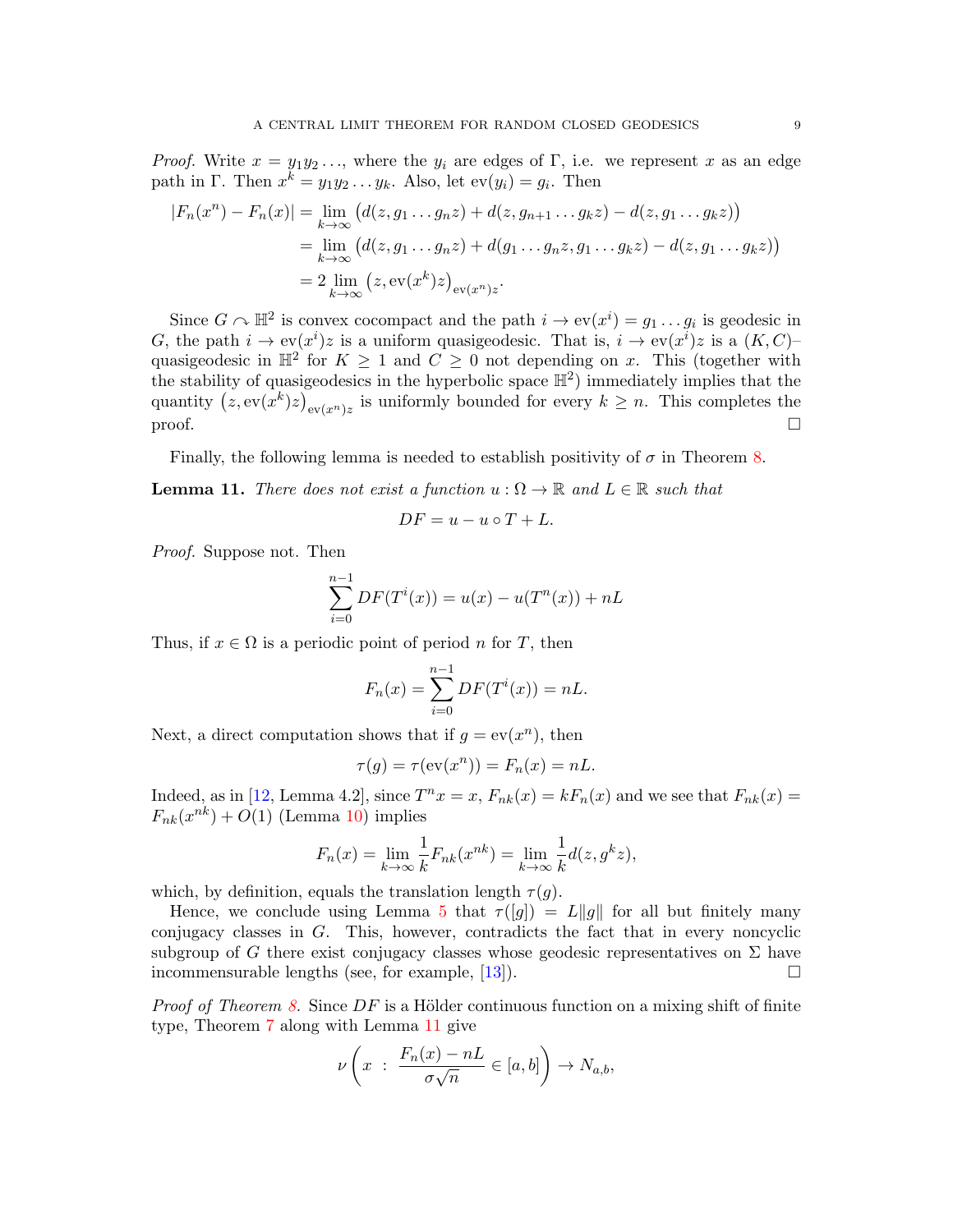where as before  $F_n(x) = DF(x) + DF(Tx) + \ldots + DF(T^{n-1}x)$ . But by Lemma [10,](#page-7-1) the probability

$$
\nu\left(x \ : \frac{|F_n(x^n) - F_n(x)|}{\sqrt{n}} \ge \epsilon\right) \to 0,
$$

as  $n \to \infty$ , for any  $\epsilon > 0$ . Hence, applying Lemma [3](#page-2-0) gives the CLT for the displacement  $F_n(x^n) = d(z, \text{ev}(x^n)z)$  for  $x \in \Omega$  with respect to the measure  $\nu$ . Since the distribution of  $x^n \in \Omega^n$  is  $\nu_n$ , this completes the proof of the theorem.

### 4. Convergence to the counting measure for closed paths

Next we use the Theorem [8](#page-6-0) (which is about the Markov chain) to study the distribution of closed paths. Given a path x of length n, let  $\hat{x}$  denote the prefix of x of length  $n-\log n$ .

Recall that  $\lambda_n$  is the uniform distribution on the set  $\mathcal{C}_n$  of based closed paths of length n in Γ. Since  $\mathcal{C}_n \subset \Omega^n$ ,  $\lambda_n$  defines a measure on  $\Omega^n$  supported on  $\mathcal{C}_n$ . Let  $\lambda_{n,m}$  denote the distribution of the prefix of length  $n - m$  of a uniformly chosen closed path of length n. Said differently,  $\lambda_{n,m}$  is the distribution on paths of length  $n-m$  obtained by pushing  $\lambda_n$  forward under the prefix map. In particular, if x has distribution  $\lambda_n$ , then  $\hat{x}$  has distribution  $\lambda_{n,\log n}$ . We define  $\nu_{n,m}$  in the same way, using  $\nu_n$  in place of  $\lambda_n$ . By the Markov property,  $\nu_{n,m} = \nu_{n-m}$ .

<span id="page-9-0"></span>**Proposition 12.** With notation as above,  $\lambda_{n,m}$  is absolutely continuous with respect to  $\nu_{n,m}$ , and moreover

$$
\sup_{\gamma \in \Omega^{n-m}} \left| \frac{d\lambda_{n,m}}{d\nu_{n,m}}(\gamma) - 1 \right| \to 0
$$

as  $\min\{m, n\} \to \infty$ .

*Proof.* Given a path  $\gamma = e_1 \cdot \ldots \cdot e_{n-m}$  with starting vertex  $v_i$  and end vertex  $v_j$  we have

$$
\lambda_{n,m}(\gamma) = \frac{\#\{\text{paths of length } m \text{ from } v_j \text{ to } v_i\}}{\#\{\text{closed paths of length } n\}} \\
= \frac{\mathbf{e}_j^T M^m \mathbf{e}_i}{\text{Tr } M^n}
$$

where  $e_i$  is the  $i^{th}$  basis vector.

Now, recall that we have fixed a right eigenvector **v** for M of eigenvalue  $\lambda$ , and a left eigenvector **u** of the same eigenvalue, normalized so that  $\mathbf{u}^T \mathbf{v} = 1$ . Since M is irreducible and aperiodic, by the Perron-Frobenius Theorem we have

$$
\lim_{n\to\infty}\frac{M^n}{\lambda^n}=\mathbf{v}\mathbf{u}^T
$$

and in particular

$$
\lim_{n \to \infty} \frac{\mathbf{e}_i^T M^n \mathbf{e}_j}{\lambda^n} = \mathbf{e}_i^T \mathbf{v} \mathbf{u}^T \mathbf{e}_j = v_i u_j.
$$

As before the measure  $(\pi_i)$  where  $\pi_i = u_i v_i$  is stationary for the Markov chain defined as  $q_{ij} = \frac{m_{ij}v_j}{\lambda v_i}$  $\frac{\partial u_j v_j}{\partial v_i}$ , so we consider this Markov chain with the stationary measure as starting distribution. Let  $\nu_{n,m} = \nu_{n-m}$  be the pushforward of the Markov measure on the set of paths of length  $n - m$ . Then

$$
\nu_{n,m}(\gamma) = \frac{\pi_i v_j}{v_i \lambda^{n-m}} = \frac{u_i v_j}{\lambda^{n-m}}.
$$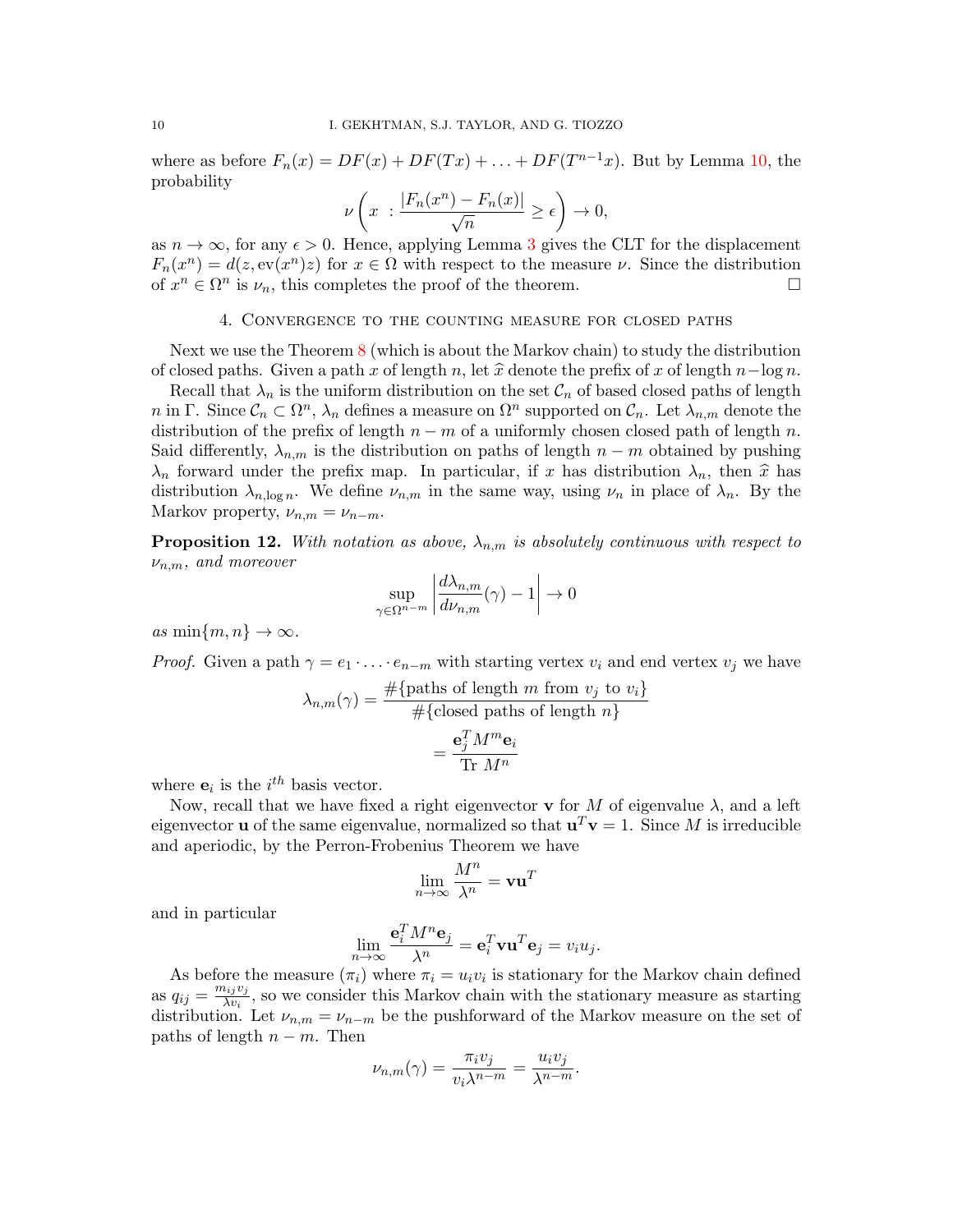Hence

$$
\frac{d\lambda_{n,m}}{d\nu_{n,m}}(\gamma) = \frac{\mathbf{e}_j^T M^m \mathbf{e}_i}{\text{Tr } M^n} \frac{\lambda^{n-m}}{u_i v_j} = \frac{\mathbf{e}_j^T M^m \mathbf{e}_i}{\lambda^m u_i v_j} \frac{\lambda^n}{\text{Tr } M^n} \to 1,
$$
  
\$\sim\$ .

as  $\min\{m, n\} \rightarrow$ 

We conclude this section by promoting the CLT for displacement from the Markov chain (Theorem [8\)](#page-6-0) to the counting measure  $\lambda_n$ .

<span id="page-10-0"></span>**Theorem 13.** For any  $a, b \in \mathbb{R}$  with  $a < b$  one has

$$
\lambda_n\left(x \; : \; \frac{d(\mathrm{ev}(x)z,z) - nL}{\sigma\sqrt{n}} \in [a,b]\right) \to N_{a,b}
$$

as  $n \to \infty$ .

*Proof.* Since  $\log n/\sqrt{n} \to 0$ , Theorem [8](#page-6-0) (together with Lemma [3\)](#page-2-0) implies

$$
\nu_{n-\log n}\left(x \; : \; \frac{d(\mathrm{ev}(x)z,z) - nL}{\sigma\sqrt{n}} \in [a,b]\right) \to N_{a,b}.
$$

Now, since  $\nu_{n-\log n} = \nu_{n,\log n}$  and by Proposition [12](#page-9-0) and Lemma [4](#page-2-1) we get

$$
\|\nu_{n,\log n} - \lambda_{n,\log n}\|_{TV} \to 0
$$

hence

$$
\lambda_{n,\log n}\left(x \; : \; \frac{d(\mathrm{ev}(x)z,z) - nL}{\sigma\sqrt{n}} \in [a,b]\right) \to N_{a,b}.
$$

Moreover, by the definition of  $\hat{x}$ ,

$$
\lambda_n\left(x \ : \ \frac{d(\mathrm{ev}(\widehat{x})z,z)-nL}{\sigma\sqrt{n}} \in [a,b]\right)=\lambda_{n,\log n}\left(x \ : \ \frac{d(\mathrm{ev}(x)z,z)-nL}{\sigma\sqrt{n}} \in [a,b]\right).
$$

Finally, note the since the orbit map  $G \to \mathbb{H}^2$  is Lipschitz, we have

$$
|d(\mathrm{ev}(x)z, z) - d(\mathrm{ev}(\widehat{x})z, z)| \le C \log n
$$

where  $C$  is the Lipschitz constant. Then using Lemma  $3$ 

$$
\lim_{n \to \infty} \lambda_n \left( x \ : \ \frac{d(\mathrm{ev}(x)z, z) - nL}{\sigma \sqrt{n}} \in [a, b] \right) = \lim_{n \to \infty} \lambda_n \left( x \ : \ \frac{d(\mathrm{ev}(\widehat{x})z, z) - nL}{\sigma \sqrt{n}} \in [a, b] \right)
$$
\n
$$
= N_{a,b}
$$

which completes the proof.  $\Box$ 

## 5. The Gromov product

The remaining step of our proof is to turn the statement about displacement (Theorem [13\)](#page-10-0) into a statement about translation length. This is done by controlling the Gromov product.

We begin with the following easy computation. Recall that  $\Omega^n$  is the set of all paths of length n and  $C_n \subset \Omega^n$  is the subset of closed paths.

<span id="page-10-1"></span>**Lemma 14.** There is a constant  $D \geq 0$  such that

$$
1\leq \frac{\#(\Omega^n)}{\#(\mathcal{C}_n)}\leq D
$$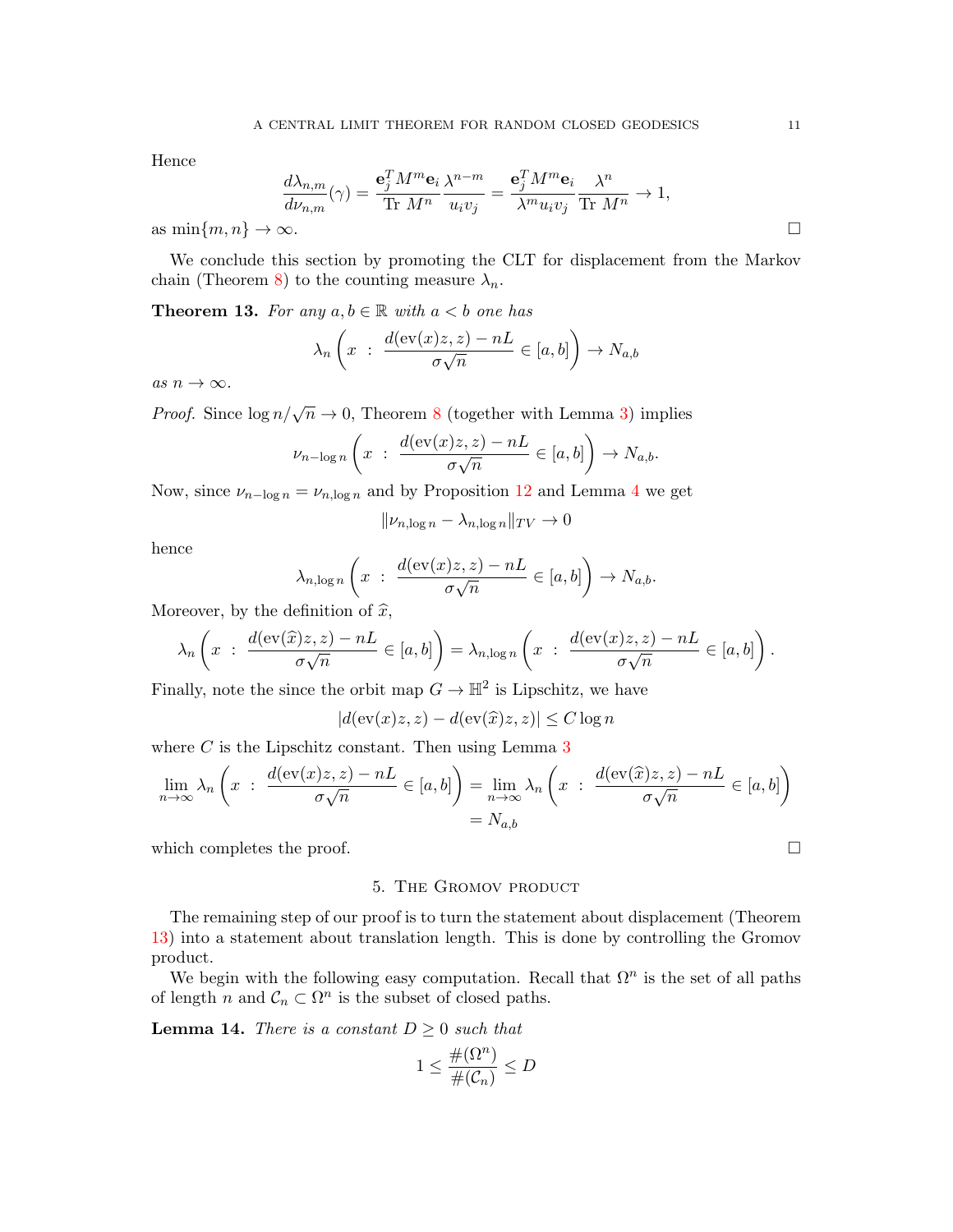*Proof.* We know that  $\#(\mathcal{C}_n) = \text{Tr } M^n = \lambda^n + \sum_i \lambda_i^n$ , where  $\lambda$  is the Perron–Frobenius eigenvalue of M and  $|\lambda_i| < \lambda$ . Also,  $\#(\Omega^n) = ||\overline{M}^n||_1 \leq D\lambda^n$  for some  $D \geq 1$ .

Next, we will see that the Gromov product of a random element and its inverse grows slowly in word length. This is our key estimate for relating displacement to translation length.

<span id="page-11-0"></span>Proposition 15. For any  $\epsilon > 0$ ,

$$
\lambda_n(x \ : \ (\text{ev}(x)z, \text{ev}(x)^{-1}z)_z \le \epsilon \sqrt{n}) \to 1,
$$

as  $n \to \infty$ .

*Proof.* Fix  $\epsilon > 0$  and a vertex v of  $\Gamma$ .

Recall that  $\Omega_v$  is the set of one-sided, infinite paths in the graph starting at v. Let us denote as  $\mathbb{P}_v := \nu(\cdot \mid \Omega_v)$  the conditional probability of  $\nu$  given  $\Omega_v$ . This is a probability measure on  $\Omega_v \subseteq \Omega$ , and is defined on a cylinder set  $C(i_0, i_1, \ldots, i_k)$  as

$$
\mathbb{P}_{v}(C(i_0,i_1,\ldots,i_k))=\delta_{v,i_0}q_{i_0,i_1}\ldots q_{i_{k-1},i_k}
$$

where  $\delta_{v,i_0} = 1$  if  $v = i_0$ , and  $\delta_{v,i_0} = 0$  otherwise and the  $q_{ij}$  are as in [\(2\)](#page-5-0). Let  $x_n: \Omega_v \to \Omega_v^n$  be the prefix map which sends an infinite paths starting at v to its prefix of length  $n$ . Define

$$
A = \{ x \in \Omega^\star \; : \; (\text{ev}(x)z, \text{ev}(x)^{-1}z)_z \ge \epsilon \sqrt{|x|} \},
$$

where |x| denotes the length of x. By [\[10,](#page-13-6) Section 6] for any vertex v of  $\Gamma$  one has

$$
\mathbb{P}_v\left((\mathrm{ev}(x_n)z,\mathrm{ev}(x_n)^{-1}z)_z\geq \epsilon\sqrt{n}\right)\to 0.
$$

(Lemma 6.26 of  $[10]$  explicitly gives this statement where v is the "initial vertex" of the directed graph, however the same argument gives the more general result for all vertices.)

Next, consider any path  $p \in \Omega_v^n$  of length n starting at v. If v is the  $l^{th}$  vertex of Γ and the terminal endpoint of p is the  $k<sup>th</sup>$  vertex, then the  $n<sup>th</sup>$  step measure of p is  $\mathbb{P}_{v}^{n}(p) = \frac{1}{\lambda^{n}} \frac{v_{k}}{v_{l}}$  $\frac{v_k}{v_l}$ . (Here,  $\mathbb{P}_v^n$  is the measure supported on  $\Omega_v^n$  which is the pushforward of  $\mathbb{P}_v$  under the prefix map  $\Omega_v \to \Omega_v^n$ .

Then, for any subset  $B \subset \bigcup_{n \geq 1} \Omega_v^n$ ,

$$
\mathbb{P}_v^n(B) = \frac{1}{v_l \lambda^n} \sum_{k=1}^r v_k \#(B \cap \Omega_{v,v_k}^n)
$$

and

$$
\#B\cap\Omega_v^n=\sum_{k=1}^r\#(B\cap\Omega_{v,v_k}^n)
$$

where  $\Omega_{v,w}^n$  is the set of paths of length n starting at v and ending at w. Moreover, by [\[10,](#page-13-6) Lemma 2.3 (3)], there is a constant  $K > 0$  such that  $K^{-1}\lambda^n \leq \#\Omega^n_v \leq K\lambda^n$  for any  $n \geq 0$ . Hence, there is a constant  $c > 1$ , depending only on the adjacency matrix M, such that

$$
\frac{1}{c} \cdot \frac{\#(B \cap \Omega_v^n)}{\#\Omega_v^n} \le \mathbb{P}_v^n(B) \le c \cdot \frac{\#(B \cap \Omega_v^n)}{\#\Omega_v^n}.
$$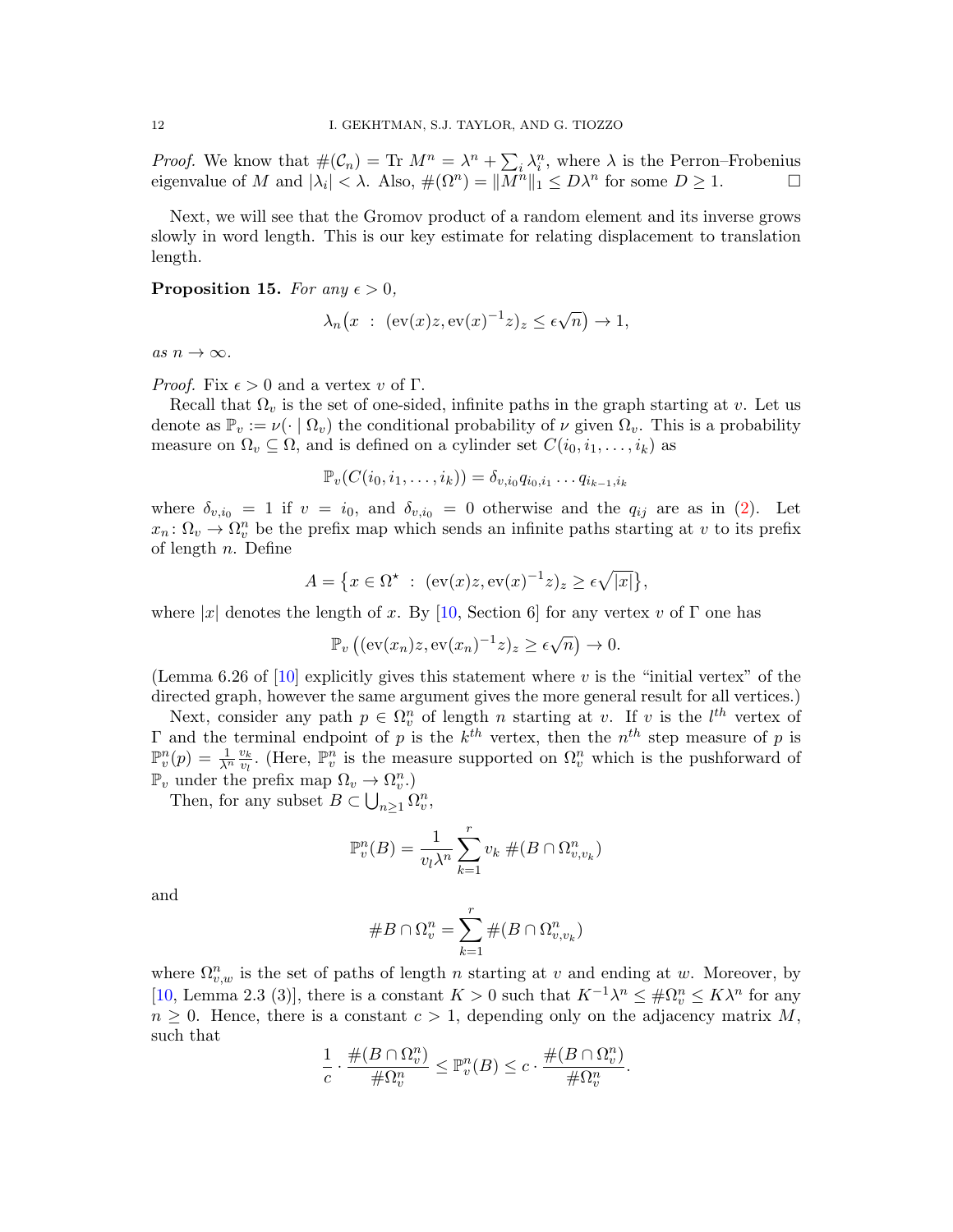In particular, we conclude that

<span id="page-12-0"></span>(6) 
$$
\frac{\#(A \cap \Omega_v^n)}{\#\Omega_v^n} \leq c \cdot \mathbb{P}_v \left( (\text{ev}(x_n)z, \text{ev}(x_n)^{-1}z)_z \geq \epsilon \sqrt{n} \right) \to 0,
$$

as  $n \to \infty$ .

Hence, by summing over all vertices  $v \in V$ 

$$
\frac{\#(A\cap \Omega^n)}{\#\Omega^n}\to 0.
$$

Then by combining this with Lemma [14,](#page-10-1)

$$
\lambda_n(A) = \frac{\#(A \cap C_n)}{\#C_n} \le \frac{\#(A \cap \Omega^n)}{\# \Omega^n} \cdot \frac{\# \Omega^n}{\#C_n} \to 0.
$$

Remark 16. The main estimate [\(6\)](#page-12-0) in the proof of Proposition [15](#page-11-0) can also be obtained via a trick using more recent work of the authors [\[11\]](#page-13-17). Using terminology there, one may define a geodesic graph structure  $(G, \Gamma)$  by declaring that v be the initial vertex of  $\Gamma$ . Such a structure may not be surjective, but this is not necessary. Then [\[11,](#page-13-17) Proposition 5.8] precisely gives the required decay result.

Proof of Theorem [1.](#page-0-0) We can now complete the proof of Theorem 1.

Proof of Theorem [1.](#page-0-0) Let  $d_n := \frac{d(z, ev(x)z) - nL}{g_n \sqrt{n}}$  $\frac{\tau(x)z)-nL}{\sigma\sqrt{n}}$ ,  $t_n := \frac{\tau(\mathrm{ev}(x))-nL}{\sigma\sqrt{n}}$  $\frac{\sigma(\mathbf{x})-nL}{\sigma\sqrt{n}}$ , and  $p_n := t_n - d_n =$  $2(\text{ev}(x)z,\text{ev}(x)^{-1}z)z+O(\delta)$  $\frac{\Gamma(x)-\Gamma(z)+O(\delta)}{\sigma\sqrt{n}}$ . By the CLT for displacement (Theorem [8\)](#page-6-0), for any  $a < b$ 

 $\lambda_n(x : d_n \in [a, b]) \to N_{a,b}.$ 

Moreover, by decay of Gromov products for any  $\epsilon > 0$  (Proposition [15\)](#page-11-0) we have

$$
\lambda_n(x:|p_n|\geq\epsilon)\to 0
$$

hence by Lemma [3](#page-2-0)

$$
\lambda_n\left(x \; : \; \frac{\tau(\mathrm{ev}(x))-nL}{\sigma\sqrt{n}} \in [a,b]\right) \to N_{a,b}.
$$

Finally, by Lemma [6](#page-4-0) this implies

$$
\mu_n\left(\gamma\;:\;\frac{\tau(\gamma)-nL}{\sigma\sqrt{n}}\in[a,b]\right)\to N_{a,b}
$$

which completes the proof.  $\Box$ 

#### 6. Generalizations

While many generalization of Theorem [1](#page-0-0) are possible, we record the most immediate one here. The proof is the same as the one given above, using that Lemma [9](#page-7-0) holds for convex cocompact actions on  $CAT(-1)$  spaces [\[18\]](#page-13-14).

**Theorem 17.** Let  $G \cap X$  be any convex cocompact action of a closed orientable surface group on a  $CAT(-1)$  $CAT(-1)$  $CAT(-1)$  space. Then the conclusion of Theorem 1 holds. The same is true for any convex cocompact free group action on a  $CAT(-1)$  space X as long as the lengths of closed geodesics on  $X/G$  are not all contained in  $c\mathbb{Z}$  for some  $c > 0$ .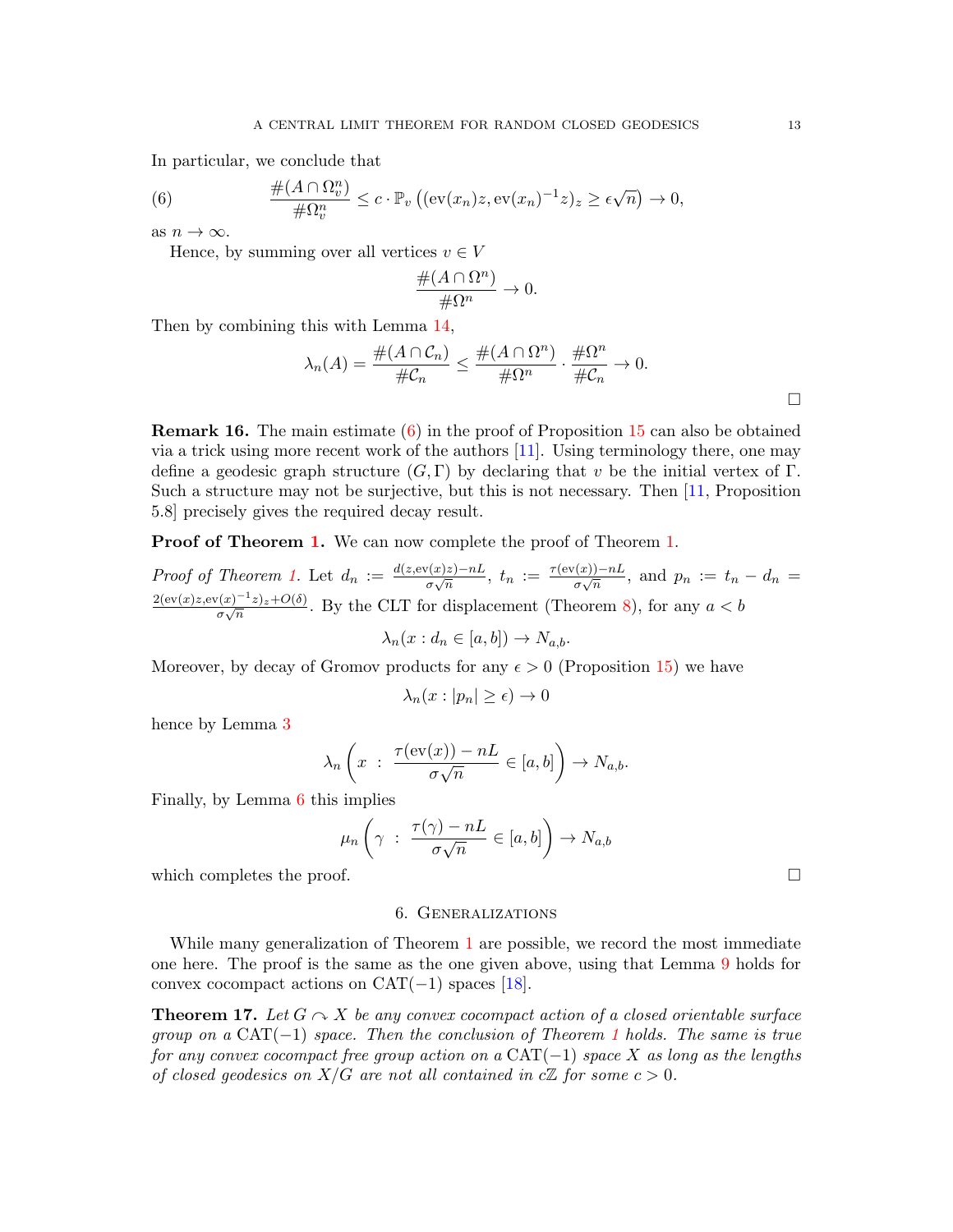The condition on lengths of closed geodesics is known to hold whenever  $G \cap X$  is a discrete action on a  $CAT(-1)$  space satisfying at least one of the following:

- the limit set  $\Lambda(G) \subset \partial X$  has an infinite connected component (in particular when G is a surface group) [\[1\]](#page-13-18);
- X is itself a surface (so that  $X/G$  is a locally  $CAT(-1)$  surface) [\[9\]](#page-13-19);
- X is a rank 1 symmetric space [\[13\]](#page-13-16).

### **REFERENCES**

- <span id="page-13-18"></span>[1] M. Bourdon, Structure conforme au bord et flot geodesique d'un CAT(-1)-espace, L'enseignement mathematique 41 (1995), 63-102.
- <span id="page-13-3"></span>[2] Rufus Bowen, Equilibrium States and the Ergodic Theory of Anosov Diffeomorphisms, Lect. Notes in Math. 470, Springer, 1975.
- <span id="page-13-12"></span>[3] Rufus Bowen and Caroline Series, Markov maps associated with Fuchsian groups, Inst. Hautes E?tudes Sci. Publ. Math. No. 50 (1979), 153170.
- <span id="page-13-5"></span>[4] Danny Calegari, *The ergodic theory of hyperbolic groups*, Contemp. Math. **597** (2013), 15-52.
- [5] Danny Calegari and Koji Fujiwara, Combable functions, quasimorphisms, and the central limit theorem, Ergodic Theory and Dynamical Systems 30, no.5 (2010), 1343-1369.
- <span id="page-13-1"></span>[6] Moira Chas and Steven P. Lalley, Self-intersections in combinatorial topology: statistical structure, Invent. Math. 188, no.2 (2012), 429-463.
- <span id="page-13-0"></span>[7] Moira Chas, Keren Li, and Bernard Maskit, Experiments suggesting that the distribution of the hyperbolic length of closed geodesics sampling by word length is Gaussian, Experimental Mathematics 22, no. 4 (2013), 367-371.
- [8] Zaqueu Coelho and William Parry, Central limit asymptotics for shifts of finite type, Israel J. Math. 69 (1990), no. 2, 235-249.
- <span id="page-13-19"></span>[9] Francoise Dal'bo. Remarques sur le spectre des longueurs d'une surface et comptages, Bol. Soc. Bras. Mat. 30, no. 2, 199-221.
- <span id="page-13-6"></span>[10] Ilya Gekhtman, Samuel J. Taylor, and Giulio Tiozzo, Counting loxodromics for hyperbolic actions, Journal of Topology 11, no. 2 (2018), 379-419.
- <span id="page-13-17"></span>[11] Ilya Gekhtman, Samuel J. Taylor, and Giulio Tiozzo, Counting problems in graph products and relatively hyperbolic groups, Arxiv preprint, arXiv:1711.04177 [math.GT].
- <span id="page-13-15"></span>[12] Matthew Horsham and Richard Sharp, Lengths, quasi-morphisms and statistics for free groups, Contemp. Math. 14 (2009), 219-237.
- <span id="page-13-16"></span>[13] Inkang Kim, Length spectrum in rank-1 symmetric spaces is not arithmetic, Proc. Amer. Math. Soc. 134 (2006), 3691-3696.
- <span id="page-13-13"></span>[14] A. N. Livšic, Cohomology of dynamical systems, Math. USSR Izv.  $6$  (1972), 1278-1301.
- <span id="page-13-10"></span>[15] Joseph Maher and Giulio Tiozzo, Random walks on weakly hyperbolic groups, J. Reine Angew. Math. 742 (2018), 187-239.
- <span id="page-13-9"></span>[16] Peter S. Park, Probability laws for the distribution of geometric lengths when sampling by a random walk in a Fuchsian fundamental group, Arxiv preprint, arXiv:1807.03775 [math.GT].
- <span id="page-13-4"></span>[17] Mark Pollicott and Richard Sharp, Comparison theorems and orbit counting in hyperbolic geometry, Transactions of the AMS 350, no. 2 (1998), 473–499.
- <span id="page-13-14"></span>[18] Mark Pollicott, and Richard Sharp, Poincaré series and comparison theorems for variable negative curvature, in Topology, ergodic theory, real algebraic geometry, Amer. Math. Soc. Transl. Ser. 2, 202 (2001), 229–240, Amer. Math. Soc., Providence, RI.
- <span id="page-13-11"></span>[19] Mark Pollicott, and Richard Sharp, Correlations for pairs of closed geodesics, Invent. Math. 163, no. 1 (2006), 1–24.
- <span id="page-13-2"></span>[20] David Ruelle, Thermodynamic Formalism, Cambridge University Press, 2004.
- <span id="page-13-7"></span>[21] Caroline Series, The infinite word problem and limit sets in Fuchsian groups, Ergodic Theory Dynam. Systems 1 (1981), 337-360.
- <span id="page-13-8"></span>[22] Caroline Series, Geometrical Markov coding of geodesics on surfaces of constant negative curvature, Ergodic Theory Dynam. Systems 6 (1986), 601-625.